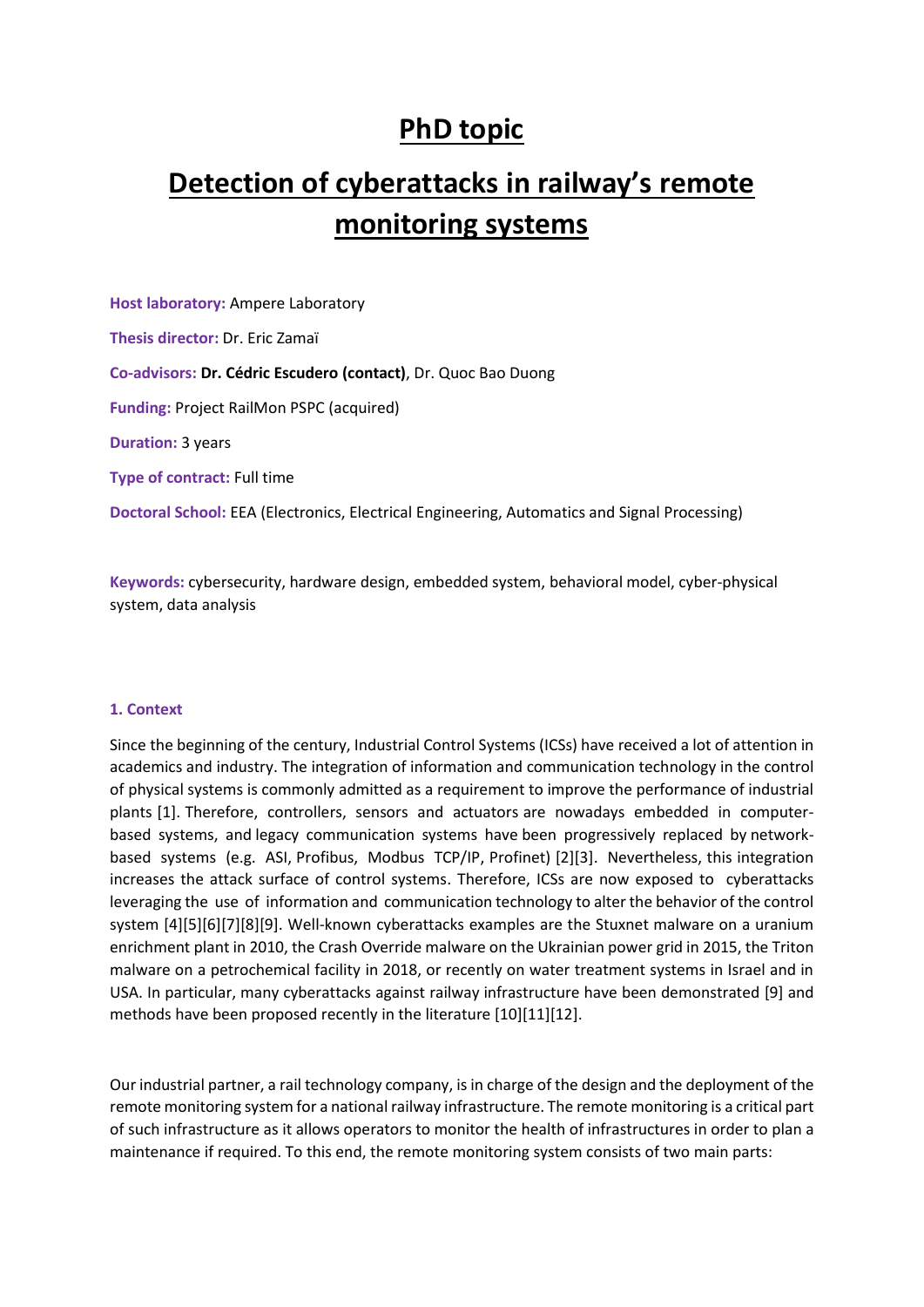- Local Measuring Stations (LMSs) compute safety information about each local railway infrastructure. More than 5 000 local measuring stations are disseminated throughout the railway infrastructure. Each of them acquires, collects and processes sensor measurements (app. 100 sensors);
- A centralized SIEM (Security Information and Event Management) collects the safety information from each LMS to supervise the health of the whole railway infrastructure.

## **2. Problematic**

The remote LMS must be reconfigurable to be adapted to each local hardware to monitor. Integrators will configure each LMS based on the specificities of each local infrastructure (e.g. type of sensor measurements). Once installed, operators might reconfigure it for different reasons including failure of sensors or replacement of sensors. Although the reconfiguration is a requirement, it also increases the attack surface of the LMS. In fact, if an operator can reconfigure remotely the acquisition, the collection and the computation; then an attacker can do it also. Corruption of one LMS might allow an attacker to corrupt the computed safety information, for instance to mislead the health state of the local infrastructure. Furthermore, any corruption of one VOG will have a side-impact on the health state computed from the SIEM. Therefore, the attacks consider in this research work are the ones that aim to mislead the SIEM and the LMS about the health state of a local infrastructure (i) to trigger maintenance operations, or (ii) to hide an incoming failure of the equipment.

To deal with this security issue, the PhD final goal is the design of a non-configurable system that will analyze the remote LMS to detect anomalies in the collection and the computation of safety information based on trustable sensor measurements. Because the system will not be reconfigurable, it must be adaptable to automatically fit with the specificities of each local infrastructure.

Two main research approaches have been identified:

- On the first one, the research work will focus on hardware characteristics of the LMS's electronic card in charge of the acquisition and the collection of the sensor measurements (e.g. sampling time, sensor measurements amplitude);
- On the second one, it will focus on the safety of information computed by the LMS to detect anomalies. Based on information monitored from the LMS and the collected sensor measurements of the new LMS. Studying Algorithms and building programs in this class are impossible to configure remotely.

The following scientific problems have been pinpointed:

- How to model the normal behavior of the functioning of an electronic card?
- How to design an adaptable system be able to be self-configurable (e.g. for artificial intelligence-based methods, how to design a learning method with a short-period of learning? Or how to build a specific dataset to guaranty a safe learning stage.)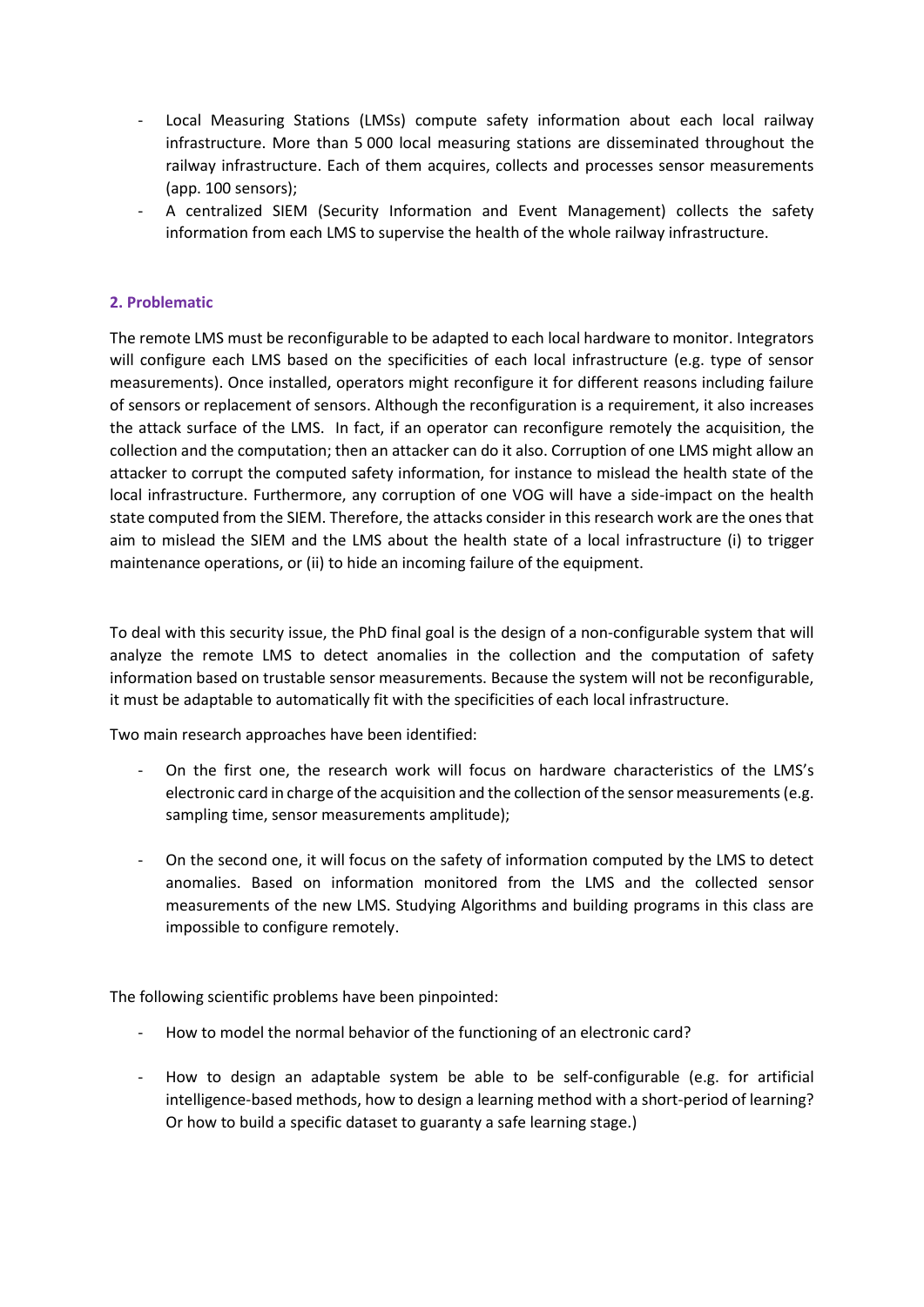- How to analyze the computed variables in the LMS to detect anomalies based on the sensor measurements?

Beyond the scientific problems, the PhD candidate is expected to implement the proposed algorithms on an experimental electronic card (e.g. FPGA). It will include the following functionalities:

- acquiring the sensor measurements from the non-intrusive module (IOWINKS designed by WINKS-TECH company)
- collecting variables from the LMS
- detecting anomalies in the safety information computed by the LMS based on the trustable sensor measurements
- detecting anomalies in the functioning of the LMS card (hardware anomalies)

## **3. Organization**

The PhD candidate will be in interaction with (i) WINKS-TECH, the company in charge of the design and the implementation of a secured acquisition system for the sensor measurements, i.e. the trustable sensor measurements; and (ii) SIEMA COGIFER, to access into the LMS. In addition, the PhD candidate will interact with the other candidates working on the cybersecurity subject located to the SIEM level.

#### **4. Presentation of the host laboratory**

Ampere Laboratory is a multidisciplinary laboratory split into three departments: Electrical Energy department, Automatic for System Engineering department, and Bioengineering department.

The department of Automatic for System Engineering is involved into a research axis focused on the diagnosis and the safety of industrial control systems. Historically, this research axis is interested on the abnormal functioning of systems. However, because of the massive integration of communication technologies into industrial control systems, the attack surface is increasing. Cyberattackers now benefit from such technologies to take control over the systems for degrading the performance of the system. Cybersecurity is now integrated in this research axis as the concern of industrials is growing each years.

#### **5. Thesis funding**

This thesis will be funded by the acquired project RailMon PSPC. The PhD candidate will be registered as the University of Lyon and at the EEA Doctoral School (Electronics, Electrical Engineering, Automatics and Signal Processing).

#### **6. Candidate profile**

The candidate will have to demonstrate a strong motivation for scientific research and good level of English language skills. He or she will have to demonstrate a great rigor in work, method, autonomy, and ease in experimenting, analyzing and presenting data. He or she will have to hold a Master 2 or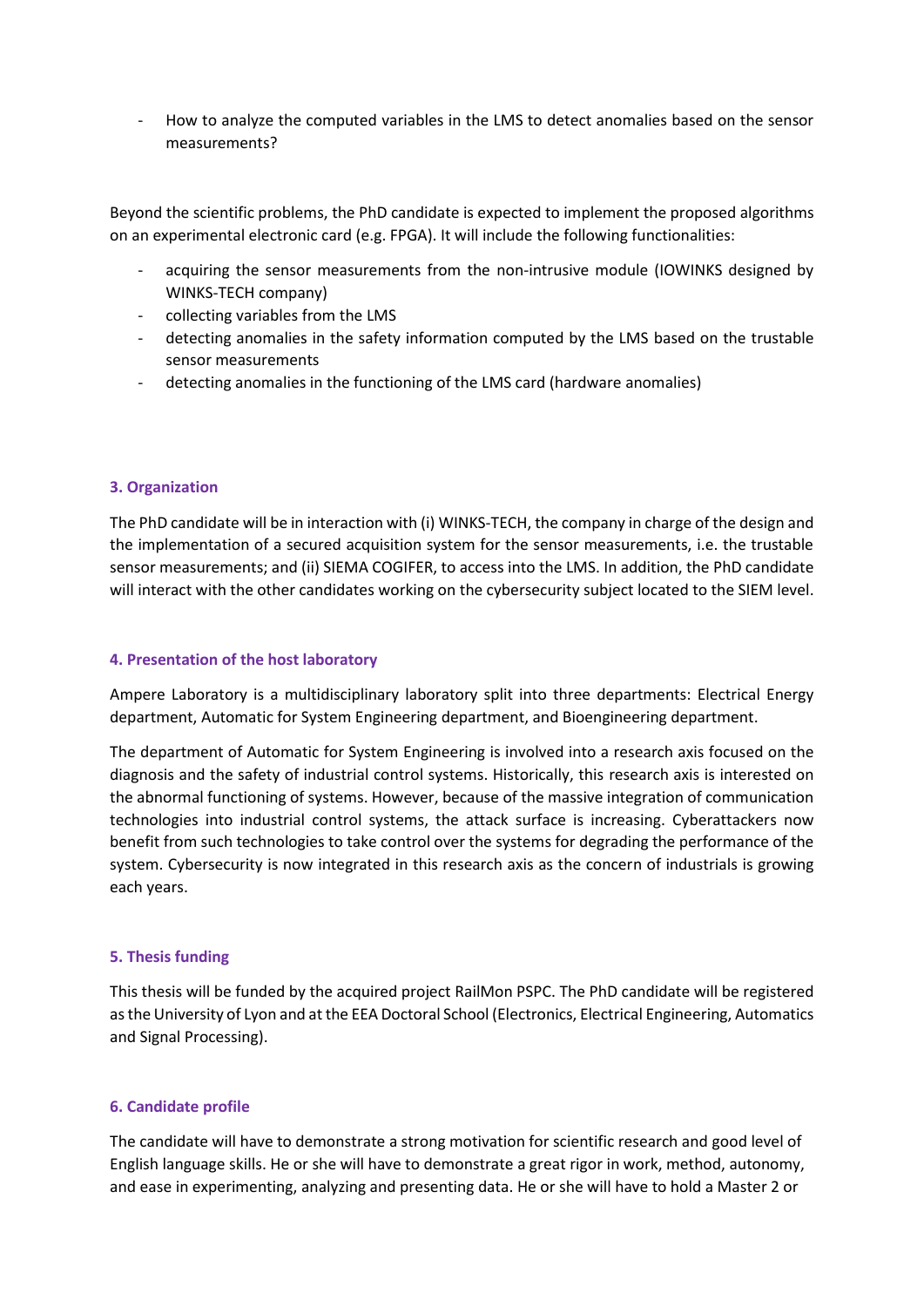Engineering degree or equivalent degree and to know main notions of automation, control, industrial computing, and embedded systems.

The candidate is expected to have skills in the following fields: signal analysis, data analysis, real-time system design, automation and control system design, computer programming, electronic card design, microcontroller programming.

#### **7. PhD roadmap**

1<sup>st</sup> year: (a) State-of-the-art of (i) cybersecurity approaches with a focus on approaches detecting anomalies based on sensor measurements, (ii) adaptable methods including artificial intelligencebased methods, (b) understanding the functioning of the LMS's electronic card and identifying the expected functions of the security system to develop, (c) Identify the research group working on this area and develop the research problems.

Scientific dissemination: 1 conference paper on the scientific positioning

2<sup>nd</sup> year: (c) Explore and implement methods for detecting anomalies in the LMS.

Scientific dissemination: 1 conference paper on the existing methods (benefits, drawbacks, …), 1 conference paper on the proposed method

3<sup>rd</sup> year: (d) Develop the approach based on the explored methods, (e) implement the approach in an experimental electronic card, (f) write the thesis manuscript.

Scientific dissemination: 1 conference paper on the proposed approach, 1 journal paper on the proposed approach, the thesis manuscript

#### **8. List of documents to be provided**

The interested candidate can send an email to the contact Cédric Escudero [\(cedric.escudero@insa](mailto:cedric.escudero@insa-lyon.fr)[lyon.fr\)](mailto:cedric.escudero@insa-lyon.fr) to have more information. Also, the following documents need to be provided:

- Curriculum Vitae
- A letter of motivation
- Academic transcript and ranking of Master 1 and 2 (or equivalent)
- 1 or 2 recommendation letters

#### **Bibliography**

[1] Lee, E. A: Cyber physical systems: design challenges, 11th IEEE International Symposium on Object and Component-Oriented Real-Time Distributed Computing (ISORC), pp. 363-369, IEEE, Piscataway, NJ (2008)

[2] McLaughlin, S., et al., "The cybersecurity landscape in industrial control systems", Proc. IEEE 104 (5), 1039-1057 (2016)

[3] C. Escudero, F. Sicard and E. Zamai, "Process-Aware Model based IDSs for Industrial Control Systems Cybersecurity: Approaches, Limits and Further Research," *2018 IEEE 23rd International Conference on Emerging Technologies and Factory Automation (ETFA)*, 2018, pp. 605- 612, doi: 10.1109/ETFA.2018.8502585.